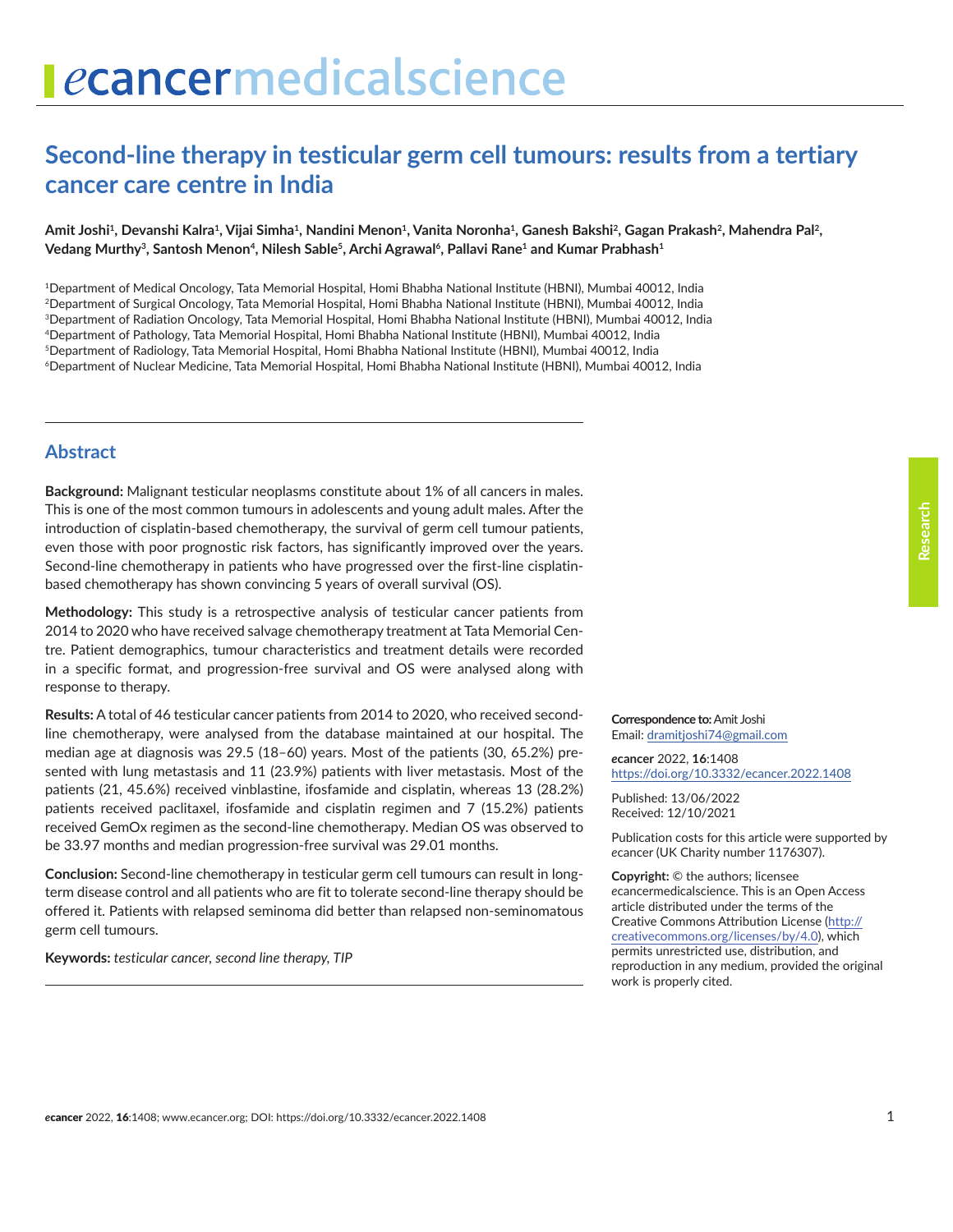#### **Background**

Testicular cancer is one of the most common tumours in adolescents and young adult males. Malignant testicular neoplasms constitute about 1% of all cancers in males [\[1\]](#page-7-0). They are classified according to the histological types of the cells, seminomatous and non-seminomatous [\[2\].](#page-7-0) Testicular cancers are highly chemotherapy-sensitive tumours. Especially after introducing cisplatin-based chemotherapies, the disease can be cured in 50%–60% of the cases, even if it presents as an advanced disease with poor prognostic risk factors [\[2\].](#page-7-0)

Of all the testicular cancers, 95% are germ cell tumours [\[1\].](#page-7-0) Among these, about 50% are non-seminomatous germ cell tumours (NSGCT). It is one of the most common cancers in young men. The age-standardised incidence rate of testicular cancer is 6.7 and 5.6 per 100,000 population for Europe and the United States, respectively, whereas it is 0.5 per 100,000 population in India [\[2\]](#page-7-0). Globally, India has the lowest incidence, and hence there is a lack of literature regarding Indian data on testicular germ cell tumours.

When it comes to the management of relapsed testicular cancer patients, various options are available, such as conventional-dose chemotherapy, i.e., paclitaxel + ifosfamide + cisplatin (TIP) and etoposide + ifosfamide + cisplatin (VIP), and high-dose chemotherapy (HD-CT) regimens, such as carboplatin + etoposide and paclitaxel + ifosfamide + carboplatin + etoposide, followed by autologous bone marrow transplant [\[3\].](#page-7-0)

Most patients receive second-line salvage chemotherapy after the progression of the disease over first-line therapy; an autologous bone marrow transplant is not feasible because of the unavailability of expertise, cost constraints and also due to lack of any randomised trial showing the superiority of one approach to another one [\[3\].](#page-7-0)

In this article, we report a single-centre experience of managing testicular cancer patients who have received salvage second-line chemotherapy after the progression of the disease. We, at this moment, would like to describe the clinical presentation, diagnosis, treatment complexities and disease-free survival in the context of the patients who received second-line chemotherapy.

## **Materials and methods**

#### *Selection of cases*

Case records of testicular cancer patients from 2014 to 2020 were retrospectively reviewed. Patients who had completed second-line chemotherapy were identified. Various parameters, such as patient demographics, tumour characteristics, treatment details recorded in a specific format, progression-free survival and overall survival (OS), were analysed.

#### *Statistical analysis*

Statistical analysis was carried out using Statistical Package for the Social Sciences (SPSS) version 25 (IBM SPSS Statistics, Armonk, NY: IBM Corp). A descriptive analysis was carried out to analyse the demographic characteristics. Kaplan–Meier's survival analysis computed the progression-free survival and OS.

#### **Results**

Forty-six testicular cancer patients from 2014 to 2020 who have received second-line chemotherapy were analysed from the database maintained at our hospital. All the patients were included for demographic analysis. The patients who had completed at least 1 year of follow-up after second-line treatment were analysed for progression-free and OS. The demographic characteristics were analysed descriptively using SPSS version 25.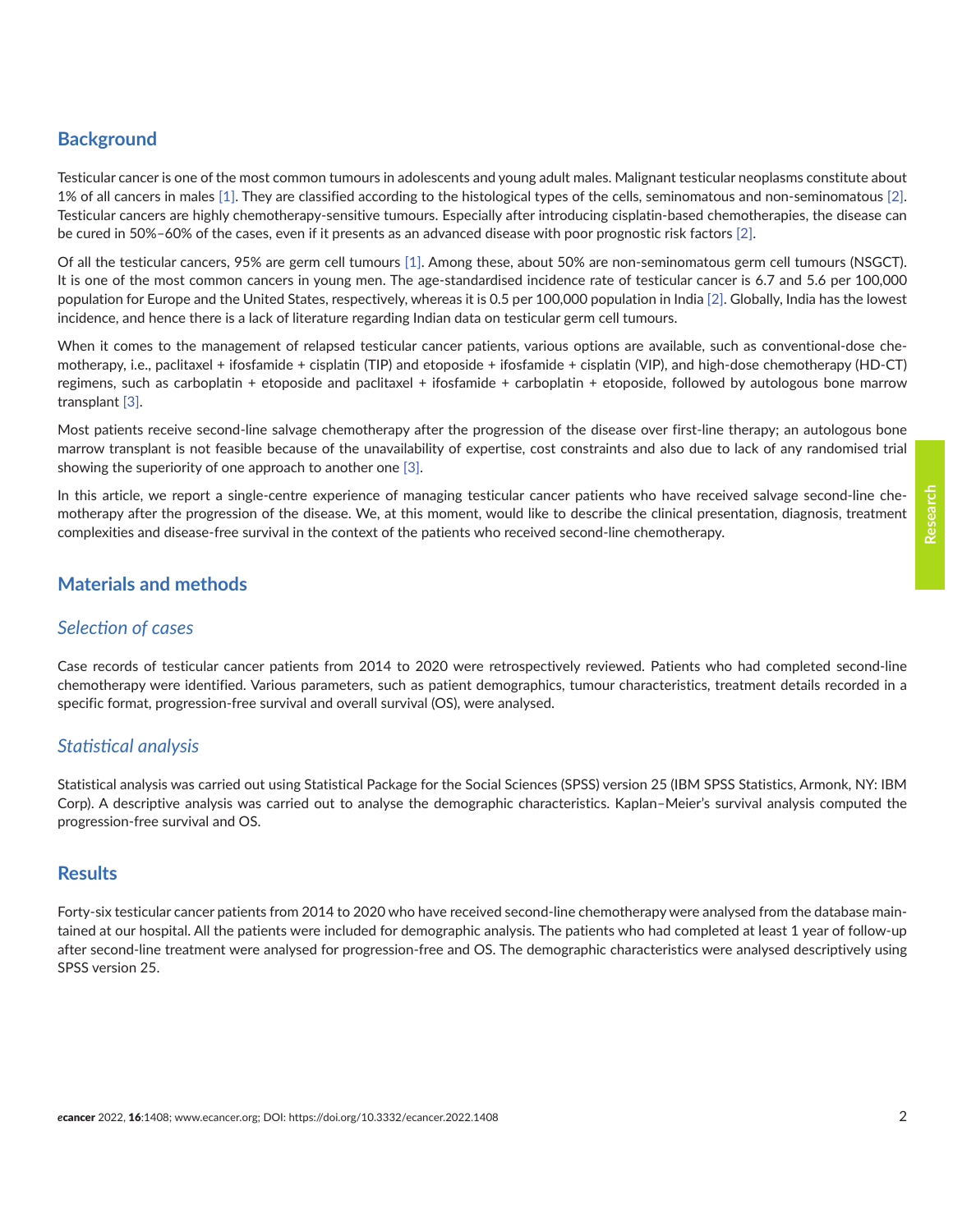# *Demographics*

The median age was 29.5 years (18–60 years). 40 (87%) patients were diagnosed with NSGCT, whereas 6 (13%) patients were diagnosed with seminomatous germ cell tumours (Table 1).

21 (45.7%) patients had poor risk of the disease, 15 (32.6%) patients had intermediate risk and 10 (21.7%) patients had reasonable risk at the time of initial presentation. 12 (30%) non-seminomatous testicular cancer patients showed partial response (PR) to first-line chemotherapy and 2 (33.%) seminomatous testicular cancer patients had a partial answer to the first-line chemotherapy.

The median time to relapse after completion of first-line chemotherapy is 5.3 months (4.3–90.1 months).

#### *Metastasis*

Most of the patients (30, 65.2%) presented with lung metastasis, 11 (23.9%) patients with liver metastasis and 35 (76%) patients with nodal metastasis with the size of >5 cm in 8 patients and 13 (28.2%) patients had a nodal size between 2 and 5 cm.

Moreover, two patients had brain metastasis before starting second-line chemotherapy, and four developed it after or during second-line chemotherapy.

| <b>Characteristics</b>                           | Value-number (percentage) |
|--------------------------------------------------|---------------------------|
| Age (years)                                      |                           |
| Range                                            | $18 - 60$                 |
| Median                                           | 29.5                      |
| <b>Baseline diagnosis</b>                        |                           |
| <b>NSGCT</b>                                     | 40 (87%)                  |
| Seminoma                                         | 6(13%)                    |
| Risk (at time of diagnosis)                      |                           |
| Good risk                                        | 10 (21.7%)                |
| Intermediate risk                                | 15 (32.6%)                |
| Poor risk                                        | 21 (45.7%)                |
| Metastasis at diagnosis                          |                           |
| Lung metastasis                                  | 30 (65.2%)                |
| Liver metastasis                                 | 11 (23.9%)                |
| Nodal metastasis                                 | 35 (76%)                  |
| Tumour markers at end of first-line chemotherapy |                           |
| AFP (>100)                                       | 11 (23.9%)                |
| Beta-hCG (>1,000)                                | 3(6.5%)                   |
| LDH (>2 ULN)                                     | 5(10.8%)                  |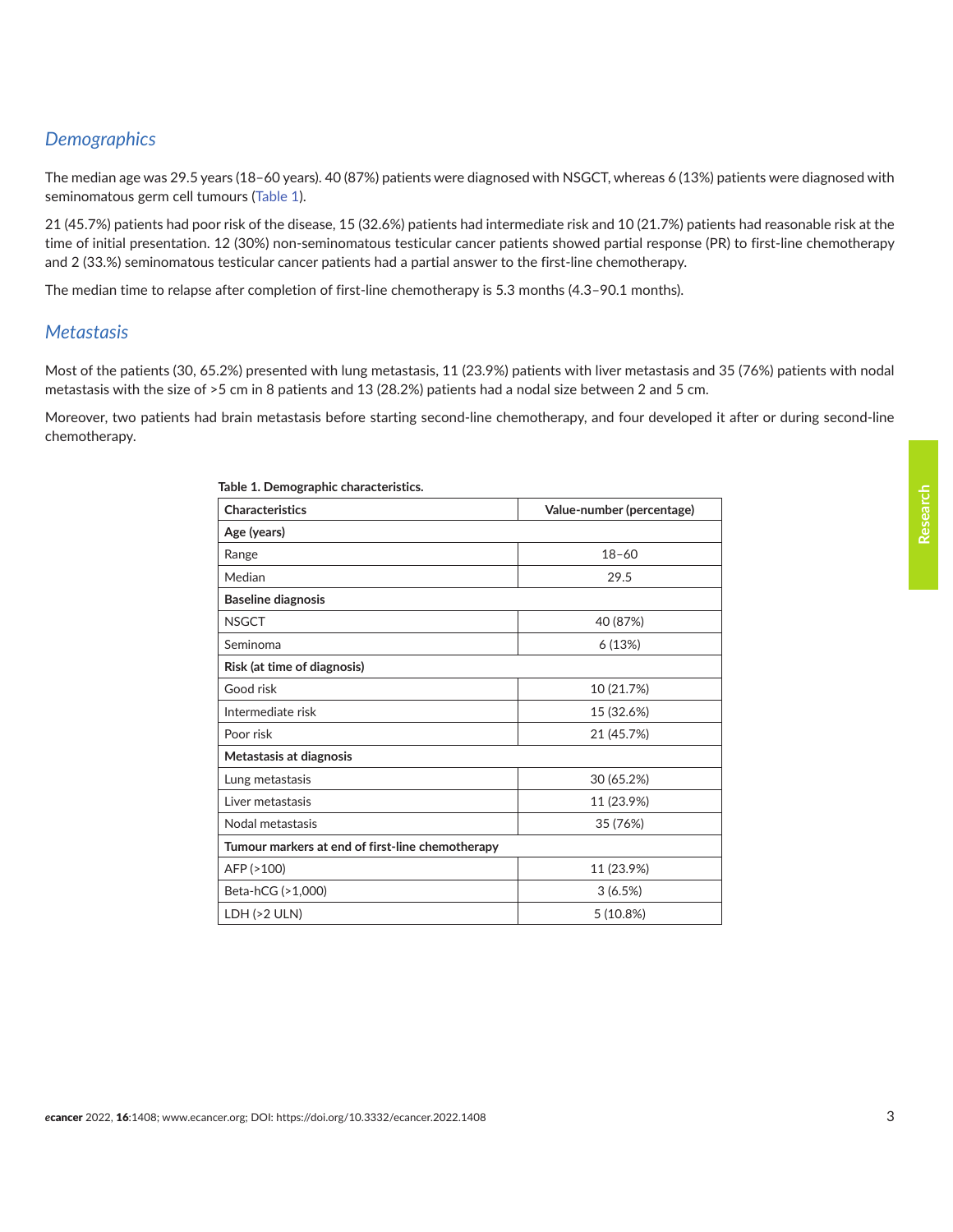#### *Second-line chemotherapy details*

Most of the patients (20, 43.4%) received vinblastine, ifosfamide and cisplatin (VeIP) regimen as per the physician's decision, whereas 16 (34.7%) patients received TIP (paclitaxel, ifosfamide, cisplatin) regimen and 7 (15.2%) patients received GemOX (gemcitabine, oxalipaltin) regimen as the second-line chemotherapy. One of the patients underwent a transplant.

Most of the patients, 15 out of 20 (75%), completed 4 cycles of VIP, whereas 9 out of 16 (56%) patients completed 4 cycles of TIP as secondline chemotherapy at our centre. Progressive disease was the most common cause of not completing the planned therapy.

#### **Toxicities**

Second-line chemotherapy was relatively well tolerated. However, various toxicities are seen during treatment with second-line chemotherapy. Different toxicities were reported, i.e., 7 (15.2%) and 2 (0.043%) patients had developed grade III and grade IV anaemia, and 5 (10.8%) and 10 (21.7%) patients had developed grade III and grade IV neutropenia, respectively. Also, 9 (19.6%) and 3 (6.5%) patients had developed grade III and grade IV thrombocytopenia, respectively. Moreover, grade III diarrhoea and grade III hyponatraemia were reported in 2 (4.3%) patients.

10 (21.7%) patients underwent retroperitoneal lymph node dissection (RPLND) after completing second-line chemotherapy. Based on histopathology, three patients had mature teratoma and three had the viable disease. Also, four patients had no viable disease.

After completion of the second line of chemotherapy, currently, 18 patients are alive (39.1%), out of which 4 (22.2%) are active with the disease and 14 (77.7%) are alive without disease.

Patients with seminomatous testicular cancer showed better response to second-line chemotherapy than patients with non-seminomatous testicular cancer.

We tried to assess the correlation of survival with various prognostic factors. The univariate correlation was observed with elevated tumour markers, such as beta-hCG, alpha-fetoprotein (AFP) and lactate dehydrogenase (LDH), at the time of relapse on first-line therapy, i.e., only beta-hCG levels more than 1,000 at the time of relapse was found to be associated with worse survival (Table 2).

#### *Response to the first line of chemotherapy*

Out of 46 patients, 10 (21.7%) responded thoroughly to the first-line chemotherapy. 9 (22.5%) patients with NSGCT had a complete response (CR), whereas 1 (16.6%) patient with seminoma had a CR after first-line chemotherapy. PR was seen in 12 (30%) NSGCT patients and 2 (33.3%) seminoma patients. 22 (47.8%) patients had progressive disease after the first line of chemotherapy.

| 1800                      |                      |  |  |  |
|---------------------------|----------------------|--|--|--|
| <b>Prognostic factors</b> | Univariate (p-value) |  |  |  |
| 1. AFP $\leq 100$         | 0.665                |  |  |  |
| $AFP \geq 100$            |                      |  |  |  |
| 2. Beta-hCG $\leq$ 1,000  | 0.001                |  |  |  |
| Beta-hCG $\geq 1,000$     |                      |  |  |  |
| 3. LDH $\leq$ 2 times ULN | 0.45                 |  |  |  |
| $LDH \geq 2$ times ULN    |                      |  |  |  |
| 4. Risk of disease        | 0.617                |  |  |  |

#### **Table 2. Prognostic factors and OS.**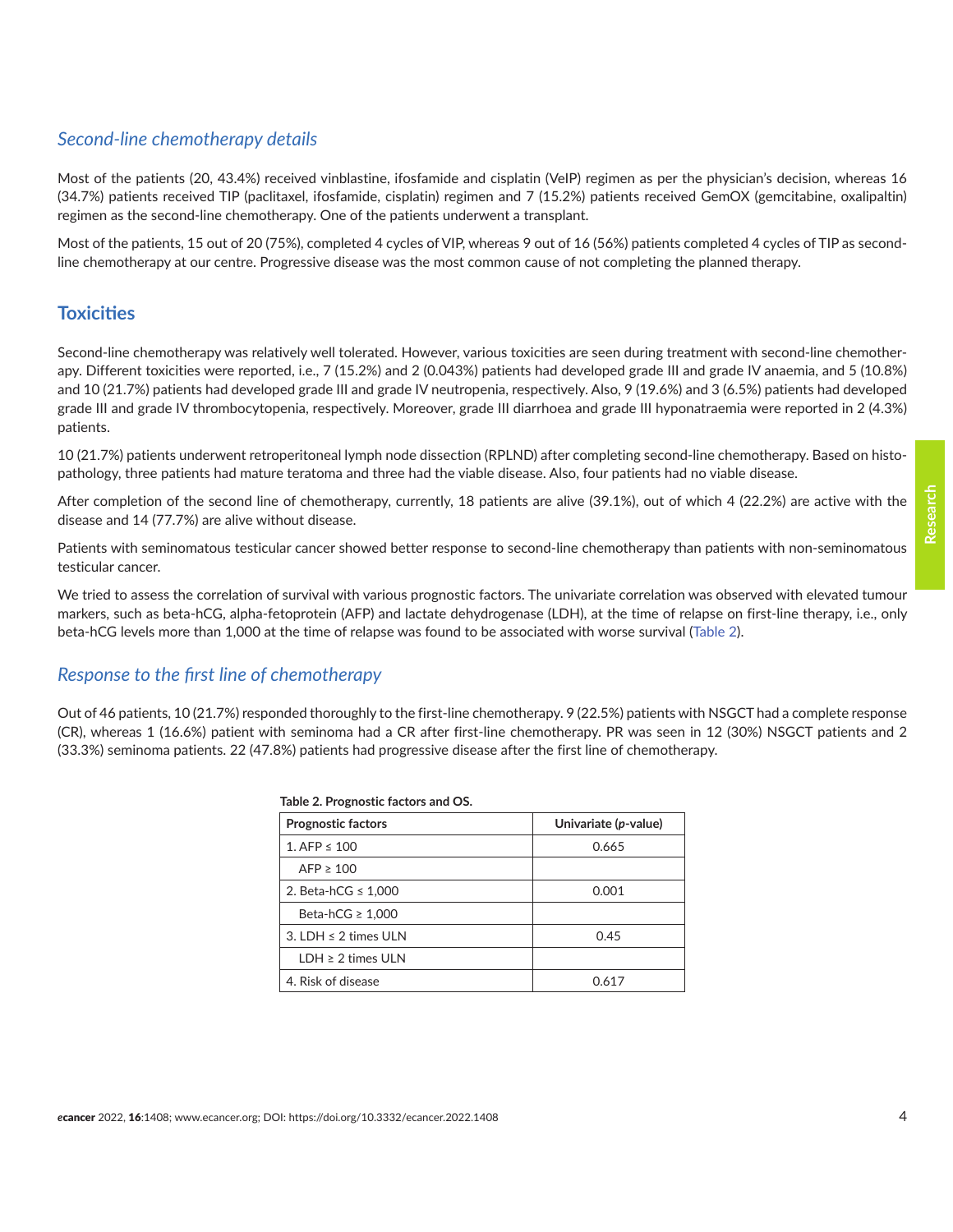#### *Response to the second line of chemotherapy*

Of a total of 46 patients, 7 (15.2%) patients had a stable disease, 5 (10.8%) patients showed CR and 18 (39.1%) patients had a partial answer to the second-line chemotherapy. Also, 10 (21.7%) patients progressed on second-line chemotherapy.

#### *Survival and disease-free interval*

10 (21.7%) out of 46 patients progressed after the second line of therapy. The patients who were lost to follow-up before completing 1-year post-second-line treatment, i.e., 9 out of 46 patients, were not included in the survival analysis. Median progression-free survival was 29.01 months, with a 2-year probability of survival of 53.4 months (35.7–71.1) (Figure 1).

OS was defined as the time from the start of second-line chemotherapy to the last follow-up date or date of death. The median OS was 33.97 months with 2 years probability of 59.6 months (42.2–76.9) ([Figure 2](#page-5-0)). It was reported that the study's median follow-up was 34.8 months.

#### **Discussion**

Despite the low incidence of testicular cancer in India and all the advances made in treatment options for testicular cancer, some patients had a recurrence of the disease. There is a lack of literature regarding the outcome of testicular cancer, especially with the role of second-line chemotherapy in treating this type of rare cancer. Hence, to understand the role of second-line chemotherapy and various factors affecting the treatment of patients undergoing second-line chemotherapy in our patient population, we conducted this retrospective analysis of second-line chemotherapy among testicular patients at a tertiary care centre in a developing country.

Our study specified 46 patients given second-line chemotherapy; out of this, 9 patients were lost to follow-up within 1 year of receiving therapy and were not included in the survival analysis. The study by Pico *et al* [\[4\],](#page-7-0) included 263 patients randomised into 2 arms, and the survey by Loehrer *et al* [\[5\]](#page-7-0) was conducted on 135 patients. Also, a study by Farhat *et al* [\[6\]](#page-7-0) included 54 patients, signifying complete remission in 24 patients at completion of VIP chemotherapy (as mentioned in [Table 3](#page-5-0)).



**Figure 1. Progression-free survival.**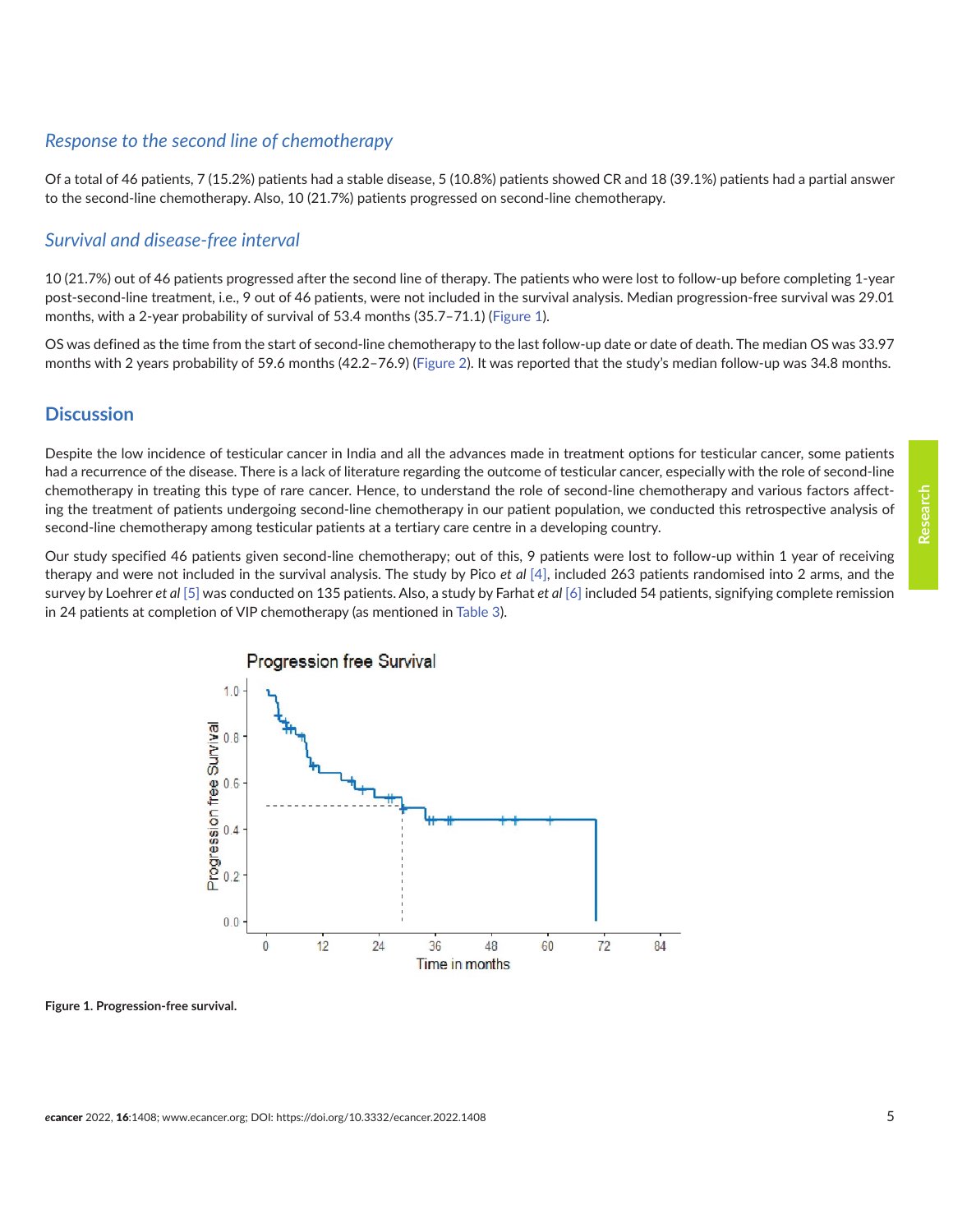<span id="page-5-0"></span>

**Figure 2. Overall survival.**

**Table 3. Studies conducted in refractory testicular cancer patients.**

| <b>Authors</b>                         | Number of patients | Chemotherapy regimen                                        | OS/PFS                                                     |
|----------------------------------------|--------------------|-------------------------------------------------------------|------------------------------------------------------------|
| Pico et al [4]                         | 263                | Arm A (4PEI/VeIP) arm B (3PEI/VeIP followed<br>by CarboPEC) | $PFS = 3 \text{ years}$                                    |
| Loehrer <i>et al</i> $\lceil 5 \rceil$ | 135                | VelP                                                        | Median PFS = $4.7$ years                                   |
| Kondagunta et al [8]                   | 48                 | Paclitaxel/ifosfamide                                       | Median $OS = 42$ months                                    |
| McCaffrey et al [7]                    | 56                 | Velp/VIP                                                    | Median $OS = 18$ months                                    |
| Farhat et al [6]                       | 54                 | VIP/VeIP                                                    | Median $PFS = 6$ months                                    |
| Joshi et al (our study)                | 46                 | VelP/TIP/GemOx                                              | Median $OS = 33.97$ months,<br>Median PFS = $29.01$ months |

OS: overall survival; PFS: progression-free survival

Using one of the predictive models to risk stratify our patients, i.e., Beyer *et al*'s [\[14\]](#page-8-0) scoring method, 22 (47.8%) patients had good risk, 23 (50%) had intermediate risk and 1 (2.1%) had poor risk. Out of these, CR or PR to second-line chemotherapy was observed in 11 (50%) patients with good risk, 12 (52.1%) with intermediate risk, which is comparable to the study by Beyer *et al* [\[7\]](#page-7-0) specifying 76.5% of the patients with good risk showing CR/PR and 58.6% of the patients with intermediate risk showing PR/CR to second-line chemotherapy.

Kondagunta *et al* [\[8\]](#page-7-0) stated a median OS of 42 months. A study by McCaffrey *et al* [\[7\]](#page-7-0) recorded a median OS of 18 months.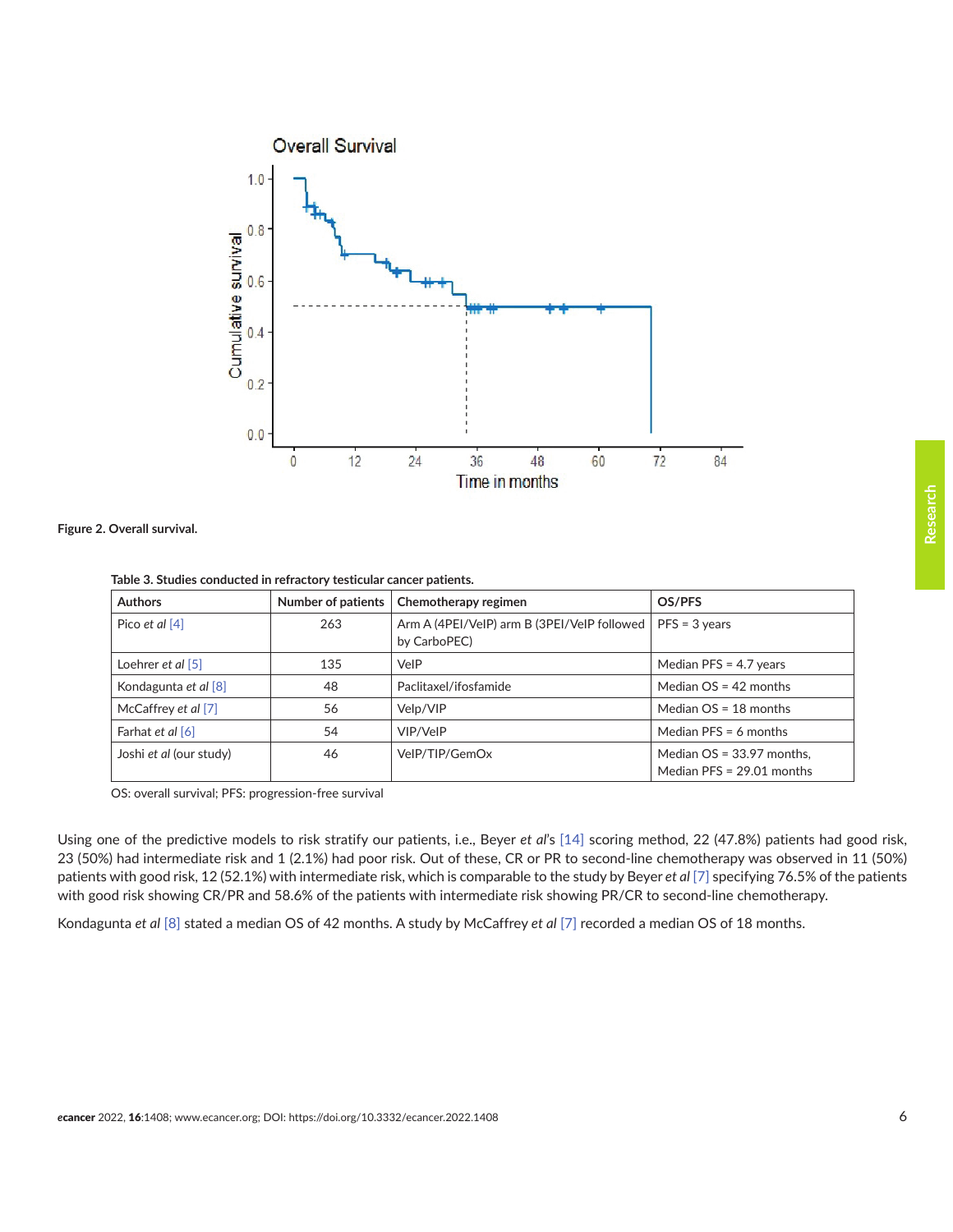A few initial reports from the American and European groups that included VIP therapy in the second line demonstrated a CR in 25%–36% of the cohort. McCaffrey *et al*'s [\[7\]](#page-7-0) study included 56 patients, and 36% of the patients had a CR. On the contrary, our study included only 10.8% of the patients who showed CR when given second-line chemotherapy. This difference in response to dual-line salvage therapy may be because, in our setting, we have analysed data of all the patients who have received salvage therapy irrespective of the timing of relapse (platin sensitive versus refractory disease), site of relapse (both visceral and non-visceral), different salvage chemotherapy protocol used (TIP/ VI/GemOx) and performance status (PS) of patients [\[7\]](#page-7-0).

Our study stated that 14 out of 46 patients had a late relapse. Late relapse refers to patients who relapsed after more than 2 years after completion of treatment [\[9\].](#page-7-0) Moreover, there is a lack of literature highlighting the late relapses in testicular cancer. Most relapses occur within the first 2 years of therapy; late relapse beyond 2 years is rare [\[9, 10\]](#page-7-0).

Also, our study concludes that a total of 18 patients out of 46 are currently alive after completion of second-line chemotherapy, out of which 4 patients are active with the disease and the remaining 14 patients are alive without the disease; this is even after 9 patients were lost to follow-up within 1 year. A study by McCaffrey *et al* [\[7\]](#page-7-0) specified that 23 patients out of 56 were alive; 19 of them were alive without any disease and 4 were active with the disease after completion of second-line chemotherapy.

Previous studies have shown moderately promising results in utilising HD-CT in the salvage treatment of refractory or relapsing germ cell tumours. Still, high-level evidence supporting HD-CT as a second or further-line treatment is lacking. One of the retrospective studies by Lorch *et al* [\[11\]](#page-8-0) reported a favourable response rate of 55% after HD-CT as a second salvage treatment, with a remarkably long-term survival rate of 17%.

Although the standard second-line salvage therapy is still debatable, peripheral blood stem cell transplantation is also a salvage therapy option. It is commonly used in some parts of the world, especially in medical oncology centres in the USA.

The TIGER trial (A031102, E1407) is an ongoing trial with international collaboration of many centres in North America, Europe and Australia to determine the optimal initial salvage chemotherapy approach in patients with advanced germ cell tumour, which will help in giving a conclusion that either HD-CT, followed by autologous transplant, or salvage chemotherapy alone can be the standard of care in the initial salvage setting [\[12, 13\]](#page-8-0).

The limitation of our study was that it is a small retrospective study; it does not include various factors that would be better recorded in a prospective study.

Most testicular cancer patients presented with advanced stages. Even with standard BEP (bleomycin, etoposide cisplatin) therapy and getting cured, only a few patients relapse, which can be successfully salvaged in a quarter of the patients and may get long-term control with acceptable toxicity at a community practice level.

## **Conclusion**

Our study reports the various demographic factors of testicular patients who received second-line chemotherapy in the Indian context. Second-line chemotherapy in testicular germ cell tumours can result in long-term disease control. The high durable response proportion emphasises the importance of patient selection according to prognostic factors such as histopathology and tumour markers. It should be offered to all patients who have progressive disease on first-line therapy with good PS.

#### **Acknowledgments**

None.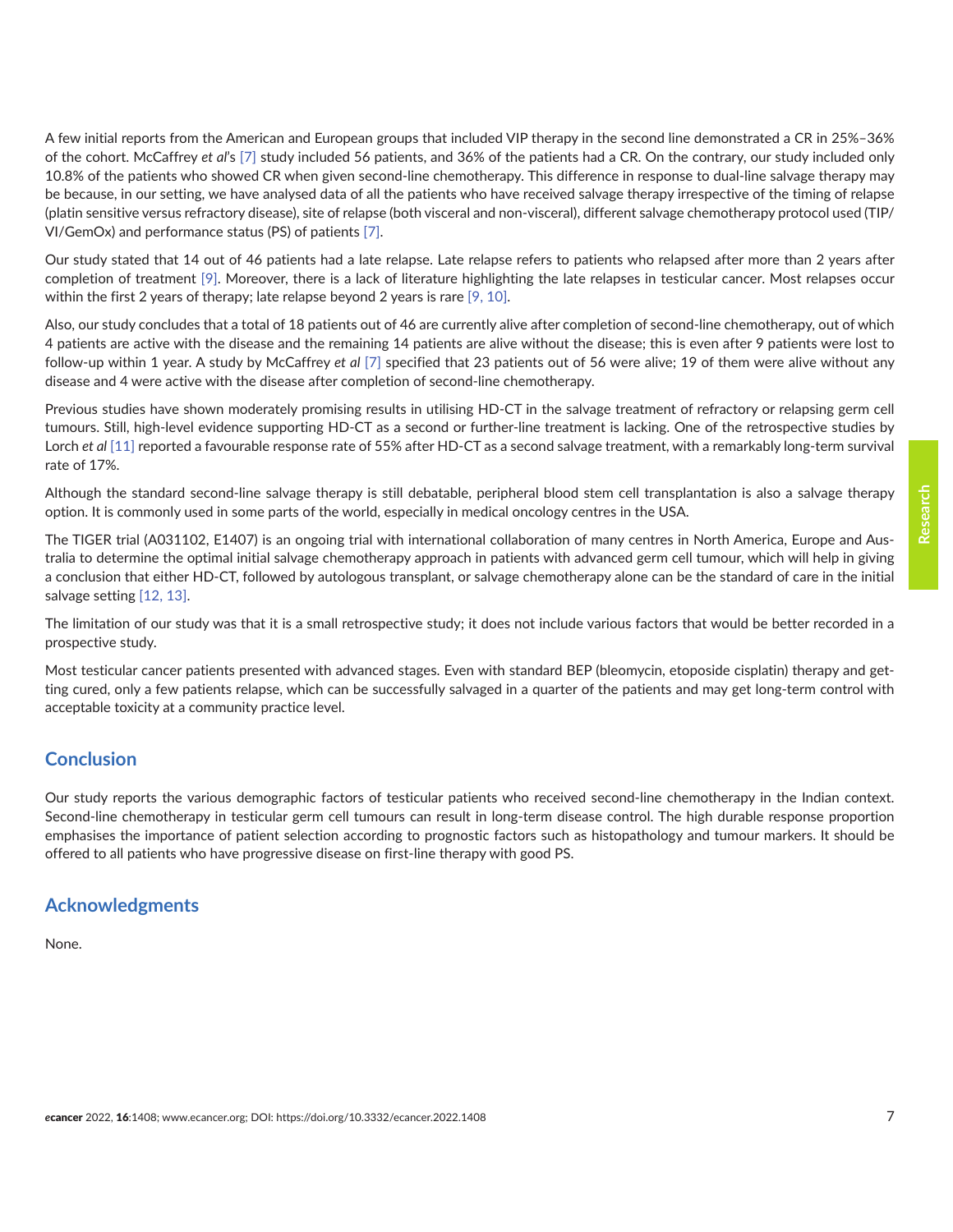#### *e*cancer 2022, 16:1408; www.ecancer.org; DOI: <https://doi.org/10.3332/ecancer.2022.1408> 8

#### <span id="page-7-0"></span>**Conflicts of interest**

None.

#### **Funding**

None.

#### **Disclosure of results at a meeting**

None.

#### **References**

- 1. Singh D, Singh P, and Mandal A (2020) **Epidemiology and treatment outcomes of testicular germ cell tumor at a tertiary care center in Patna, India: a retrospective analysis** *Asian Pacific J Cancer Care* **5**(1) 45–50 <https://doi.org/10.31557/apjcc.2020.5.1.45-50>
- 2. Yilmaz F, Soyer N, and Uslu R, *et al* (2017) **Retrospective analysis of patients with relapsed or refractory testicular nonseminoma germ cell tumors treated with autologous stem cell transplantation** *Indian J Cancer* **54**(2) 415 [https://doi.org/10.4103/ijc.IJC\\_284\\_17](https://doi.org/10.4103/ijc.IJC_284_17)
- 3. Voss MH, Feldman DR, and Bosl GJ, *et al* (2011) **A review of second-line chemotherapy and prognostic models for disseminated germ cell tumors** *Hematol Oncol Clin North Am* **25**(3) 557–576 <https://doi.org/10.1016/j.hoc.2011.03.007> PMID: [21570609](http://www.ncbi.nlm.nih.gov/pubmed/21570609) PMCID: [3230321](http://www.ncbi.nlm.nih.gov/pmc/articles/PMC3230321)
- 4. Pico JL, Rosti G, and Kramar A, *et al* (2005) **A randomized trial of high-dose chemotherapy in the salvage treatment of patients failing first-line platinum chemotherapy for advanced germ cell tumors** *Ann Oncol* **16**(7) 1152–1159<https://doi.org/10.1093/annonc/mdi228> PMID: [15928070](http://www.ncbi.nlm.nih.gov/pubmed/15928070)
- 5. Loehrer PJ, Gonin R, and Nichols CR, *et al* (1998) **Vinblastine plus ifosfamide plus cisplatin as initial salvage therapy in recurrent germ cell tumor** *J Clin Oncol* **16**(7) 2500–2504<https://doi.org/10.1200/JCO.1998.16.7.2500>PMID: [9667270](http://www.ncbi.nlm.nih.gov/pubmed/9667270)
- 6. Farhat F, Cline S, and Théodore C, *et al* (1996) **Cisplatin and ifosfamide with either vinblastine or etoposide as salvage therapy for refractory or relapsing germ cell tumor patients: the Institut Gustave Roussy experience** *Cancer* **77** 1193–1197 Date accessed: 03/08/21 https://doi.org/10.1002/(SICI)1097-0142(19960315)77:6<1193::AID-CNCR28&gt;3.0.CO;2-W PMID: [8635143](http://www.ncbi.nlm.nih.gov/pubmed/8635143)
- 7. McCaffrey JA, Mazumdar M, and Bajorin DF, *et al* (1997) **Ifosfamide- and cisplatin-containing chemotherapy as first-line salvage therapy in germ cell tumors: response and survival** *J Clin Oncol* **15**(7) 2559–2563 <https://doi.org/10.1200/JCO.1997.15.7.2559> PMID: [9215825](http://www.ncbi.nlm.nih.gov/pubmed/9215825)
- 8. Kondagunta GV and Motzer RJ (2006) **Chemotherapy for advanced germ cell tumors** *J Clin Oncol* **24**(35) 5493–5502 [https://doi.](https://doi.org/10.1200/JCO.2006.08.7882) [org/10.1200/JCO.2006.08.7882](https://doi.org/10.1200/JCO.2006.08.7882) PMID: [17158534](http://www.ncbi.nlm.nih.gov/pubmed/17158534)
- 9. George DW, Foster RS, and Hromas RA, *et al* (2003) **Update on late relapse of germ cell tumor: a clinical and molecular analysis** *J Clin Oncol* **21**(1) 113–122<https://doi.org/10.1200/JCO.2003.03.019>
- 10. Baniel J, Foster RS, and Gonin R, *et al* (1995) **Late relapse of testicular cancer** *J Clin Oncol* **13**(5) 1170–1176 [https://doi.org/10.1200/](https://doi.org/10.1200/JCO.1995.13.5.1170) [JCO.1995.13.5.1170](https://doi.org/10.1200/JCO.1995.13.5.1170) PMID: [7537800](http://www.ncbi.nlm.nih.gov/pubmed/7537800)